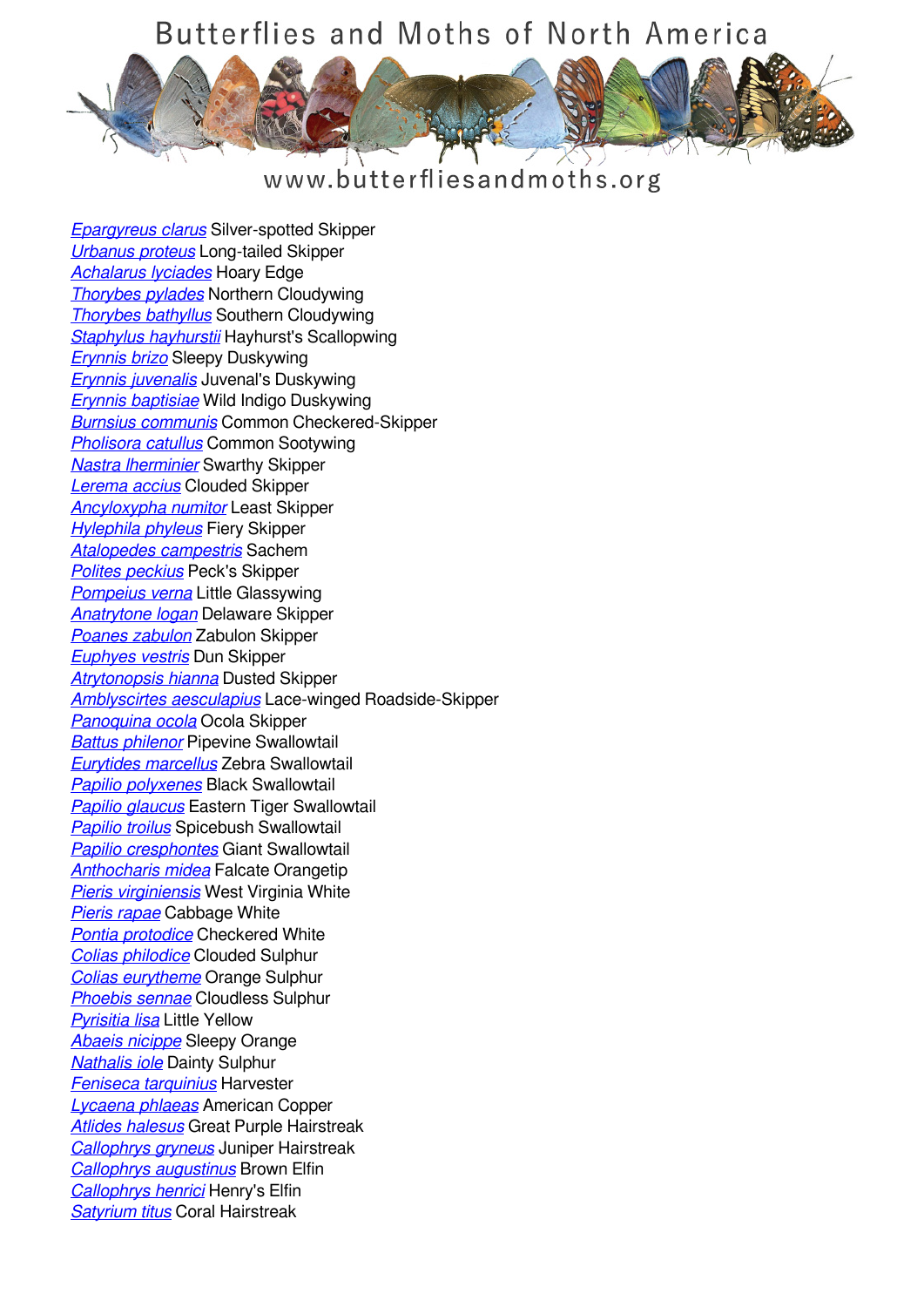*[Satyrium calanus](/species/Satyrium-calanus)* Banded Hairstreak *[Satyrium liparops](/species/Satyrium-liparops)* Striped Hairstreak

*[Calycopis cecrops](/species/Calycopis-cecrops)* Red-banded Hairstreak *[Strymon melinus](/species/Strymon-melinus)* Gray Hairstreak

*[Parrhasius m album](/species/Parrhasius-m-album)* White-M Hairstreak **[Cupido comyntas](/species/Cupido-comyntas)** Eastern Mall depth and the sand moths.org *[Celastrina ladon](/species/Celastrina-ladon)* Spring Azure *[Celastrina neglecta](/species/Celastrina-neglecta)* Summer Azure *[Celastrina neglectamajor](/species/Celastrina-neglectamajor)* Appalachian Azure *[Libytheana carinenta](/species/Libytheana-carinenta)* American Snout *[Danaus plexippus](/species/Danaus-plexippus)* Monarch *[Agraulis vanillae](/species/Agraulis-vanillae)* Gulf Fritillary *[Euptoieta claudia](/species/Euptoieta-claudia)* Variegated Fritillary *[Speyeria cybele](/species/Speyeria-cybele)* Great Spangled Fritillary *[Limenitis arthemis](/species/Limenitis-arthemis)* Red-spotted Purple or White Admiral *[Limenitis arthemis astyanax](/species/Limenitis-arthemis-astyanax)* 'Astyanax' Red-spotted Purple *[Limenitis archippus](/species/Limenitis-archippus)* Viceroy *[Asterocampa celtis](/species/Asterocampa-celtis)* Hackberry Emperor *[Asterocampa clyton](/species/Asterocampa-clyton)* Tawny Emperor *[Chlosyne nycteis](/species/Chlosyne-nycteis)* Silvery Checkerspot *[Phyciodes tharos](/species/Phyciodes-tharos)* Pearl Crescent *[Euphydryas phaeton](/species/Euphydryas-phaeton)* Baltimore Checkerspot *[Junonia coenia](/species/Junonia-coenia)* Common Buckeye *[Polygonia interrogationis](/species/Polygonia-interrogationis)* Question Mark *[Polygonia comma](/species/Polygonia-comma)* Eastern Comma *[Nymphalis antiopa](/species/Nymphalis-antiopa)* Mourning Cloak *[Vanessa virginiensis](/species/Vanessa-virginiensis)* American Lady *[Vanessa cardui](/species/Vanessa-cardui)* Painted Lady *[Vanessa atalanta](/species/Vanessa-atalanta)* Red Admiral *[Anaea andria](/species/Anaea-andria)* Goatweed Leafwing *[Enodia portlandia](/species/Enodia-portlandia)* Southern Pearly-eye *[Enodia anthedon](/species/Enodia-anthedon)* Northern Pearly-eye *[Enodia creola](/species/Enodia-creola)* Creole Pearly-eye *[Cyllopsis gemma](/species/Cyllopsis-gemma)* Gemmed Satyr *[Megisto cymela](/species/Megisto-cymela)* Little Wood-Satyr *[Hermeuptychia sosybius](/species/Hermeuptychia-sosybius)* Carolina Satyr *[Cercyonis pegala](/species/Cercyonis-pegala)* Common Wood-Nymph *[Pseudothyatira cymatophoroides](/species/Pseudothyatira-cymatophoroides)* Tufted Thyatirid *[Euthyatira pudens](/species/Euthyatira-pudens)* Dogwood Thyatirid *[Automeris io](/species/Automeris-io)* Io moth *[Hemileuca maia](/species/Hemileuca-maia)* Eastern buckmoth *[Antheraea polyphemus](/species/Antheraea-polyphemus)* Polyphemus moth *[Actias luna](/species/Actias-luna)* Luna moth *[Hyalophora cecropia](/species/Hyalophora-cecropia)* Cecropia silkmoth *[Anisota stigma](/species/Anisota-stigma)* Spiny oakworm moth *[Anisota virginiensis](/species/Anisota-virginiensis)* Pink-striped oakworm moth *[Eacles imperialis](/species/Eacles-imperialis)* Imperial moth *[Dryocampa rubicunda](/species/Dryocampa-rubicunda)* Rosy maple moth *[Ceratomia catalpae](/species/Ceratomia-catalpae)* Catalpa sphinx *[Paonias myops](/species/Paonias-myops)* Small-eyed sphinx *[Amorpha juglandis](/species/Amorpha-juglandis)* Walnut sphinx *[Manduca rustica](/species/Manduca-rustica)* Rustic sphinx *[Manduca sexta](/species/Manduca-sexta)* Carolina sphinx *[Paratrea plebeja](/species/Paratraea-plebeja)* Plebeian sphinx *[Ceratomia undulosa](/species/Ceratomia-undulosa)* Waved sphinx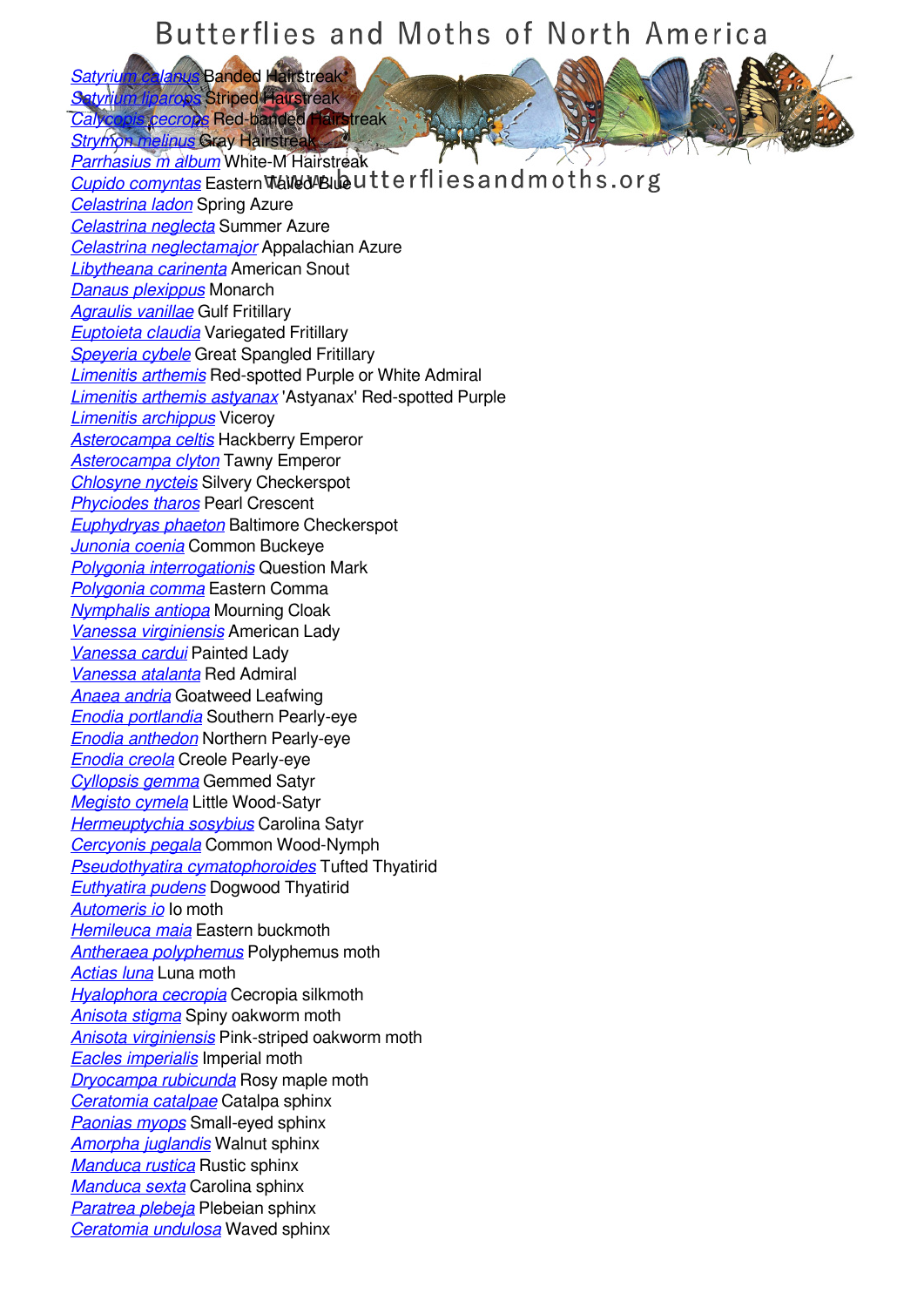*[Eumorpha pandorus](/species/Eumorpha-pandorus)* Pandorus Sphinx *[Amphion floridensis](/species/Amphion-floridensis)* Nessus sphinx **Parawron** Virginia creeper

*[Xylophanes tersa](/species/Xylophanes-tersa)* Tersa Sphinx

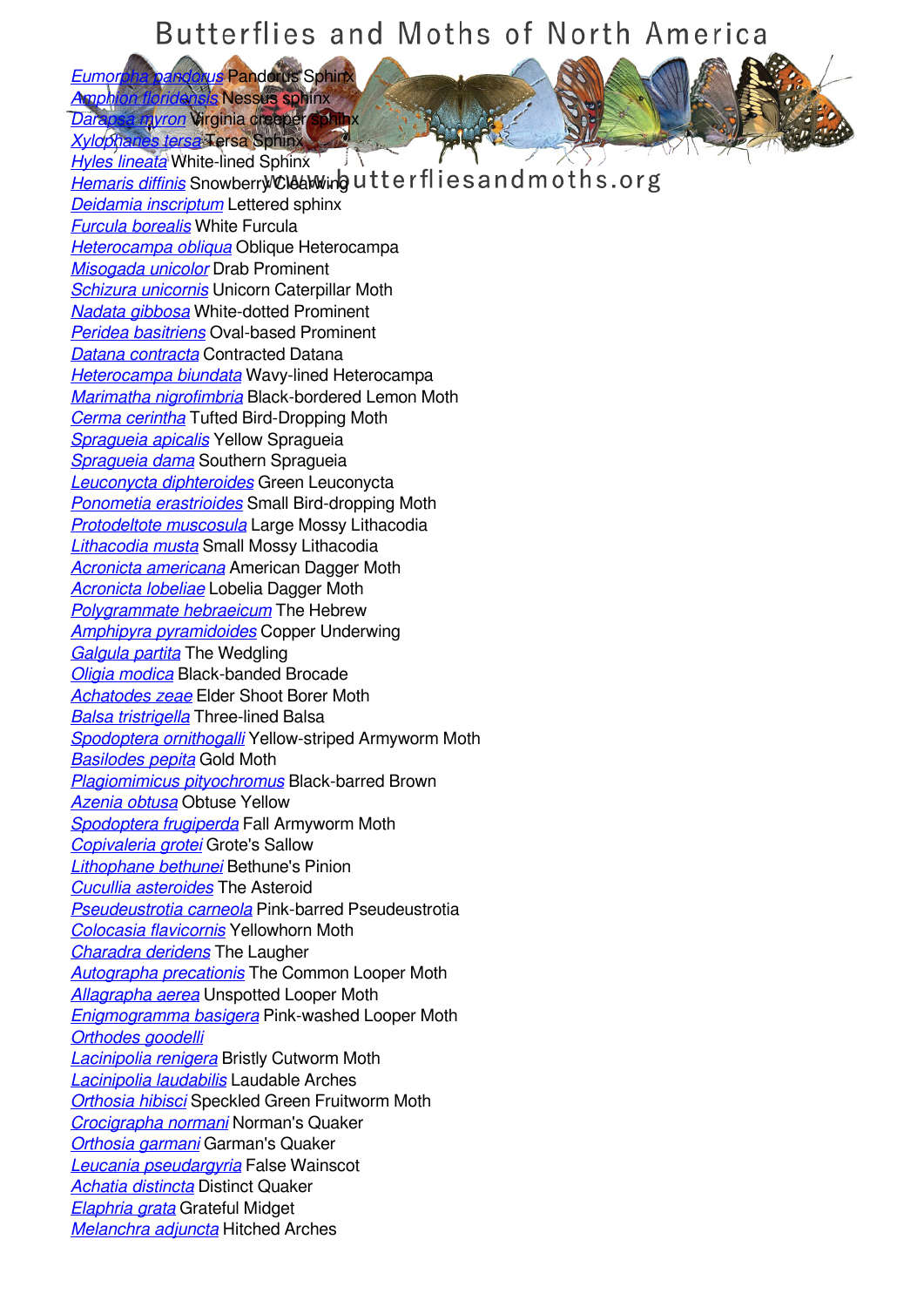*[Morrisonia confusa](/species/Morrisonia-confusa)* Confused Woodgrain *[Himella fidelis](/species/Himella-fidelis)* Intractable Quaker *[Mythimna unipuncta](/species/Mythimna-unipuncta)* Armyworm Moth

*[Feltia herilis](/species/Feltia-herilis)* Master's Dart *[Abagrotis alternata](/species/Abagrotis-alternata)* Greater Red Dart **[Ochropleura implecta](/species/Ochropleura-implecta) American Flame-shouldered Daran ndmoths.org** *[Peridroma saucia](/species/Peridroma-saucia)* Variegated Cutworm Moth *[Phlogophora periculosa](/species/Phlogophora-periculosa)* Brown Angle Shades *[Xestia dolosa](/species/Xestia-dolosa)* Greater Black-letter Dart *[Choephora fungorum](/species/Choephora-fungorum)* Bent-Line Dart *[Anicla infecta](/species/Anicla-infecta)* Green Cutworm Moth *[Agrotis ipsilon](/species/Agrotis-ipsilon)* Ipsilon Dart *[Eudryas grata](/species/Eudryas-grata)* Beautiful Wood-nymph *[Alypia octomaculata](/species/Alypia-octomaculata)* Eight-spotted Forester *[Psychomorpha epimenis](/species/Psychomorpha-epimenis)* Grapevine Epimenis *[Spilosoma virginica](/species/Spilosoma-virginica)* Virginian Tiger Moth or Yellow Woolybear Moth *[Euchaetes egle](/species/Euchaetes-egle)* Milkweed Tussock Moth or Milkweed Tiger Moth *[Apantesis phalerata](/species/Apantesis-phalerata)* Harnessed Moth *[Pyrrharctia isabella](/species/Pyrrharctia-isabella)* Isabella Tiger Moth or Banded Woolybear *[Haploa clymene](/species/Haploa-clymene)* Clymene Moth *[Clemensia albata](/species/Clemensia-albata)* Little White Lichen Moth *[Lycomorpha pholus](/species/Lycomorpha-pholus)* Black-and-yellow Lichen Moth *[Hypercompe scribonia](/species/Hypercompe-scribonia)* Great Leopard Moth *[Hyphantria cunea](/species/Hyphantria-cunea)* Fall Webworm Moth *[Halysidota tessellaris](/species/Halysidota-tessellaris)* Banded Tussock Moth or Pale Tiger Moth *[Hypoprepia fucosa](/species/Hypoprepia-fucosa)* Painted Lichen Moth *[Haploa contigua](/species/Haploa-contigua)* The Neighbor *[Cycnia tenera](/species/Cycnia-tenera)* Delicate Cycnia or Dogbane Tiger Moth *[Zanclognatha lituralis](/species/Zanclognatha-lituralis)* Lettered Zanclognatha *[Idia denticulalis](/species/Idia-denticulalis)* Toothed Idia *[Idia aemula](/species/Idia-aemula)* Common Idia Moth *[Redectis pygmaea](/species/Redectis-pygmaea)* Pygmy Redectis *[Tetanolita mynesalis](/species/Tetanolita-mynesalis)* Smoky Tetanolita Moth *[Lascoria ambigualis](/species/Lascoria-ambigualis)* Ambiguous Moth *[Palthis angulalis](/species/Palthis-angulalis)* Dark-spotted Palthis Moth *[Idia americalis](/species/Idia-americalis)* American Idia Moth *[Macrochilo litophora](/species/Macrochilo-litophora)* Brown-lined Owlet Moth *[Palthis asopialis](/species/Palthis-asopialis)* Faint-spotted Palthis Moth *[Hypena madefactalis](/species/Hypena-madefactalis)* Gray-edged Bomolocha Moth *[Colobochyla interpuncta](/species/Colobochyla-interpuncta)* Yellow-lined Owlet *[Hypena baltimoralis](/species/Hypena-baltimoralis)* Baltimore Bomolocha Moth *[Hypena abalienalis](/species/Hypena-abalienalis)* White-Lined Bomolocha Moth *[Hypena scabra](/species/Hypena-scabra)* Green Cloverworm Moth *[Phoberia atomaris](/species/Phoberia-atomaris)* Common Oak Moth *[Lesmone detrahens](/species/Lesmone-detrahens)* Detracted Owlet *[Euparthenos nubilis](/species/Euparthenos-nubilis)* Locust Underwing *[Zale unilineata](/species/Zale-unilineata)* One-lined Zale *[Caenurgina erechtea](/species/Caenurgina-erechtea)* Forage Looper Moth *[Metalectra discalis](/species/Metalectra-discalis)* Common Fungus Moth *[Celiptera frustulum](/species/Celiptera-frustulum)* Black Bit Moth *[Catocala angusi](/species/Catocala-angusi)* Angus's Underwing *[Catocala piatrix](/species/Catocala-piatrix)* The Penitent Underwing *[Zale horrida](/species/Zale-horrida)* Horrid Zale *[Allotria elonympha](/species/Allotria-elonympha)* False Underwing *[Argyrostrotis anilis](/species/Argyrostrotis-anilis)* Short-Lined Chocolate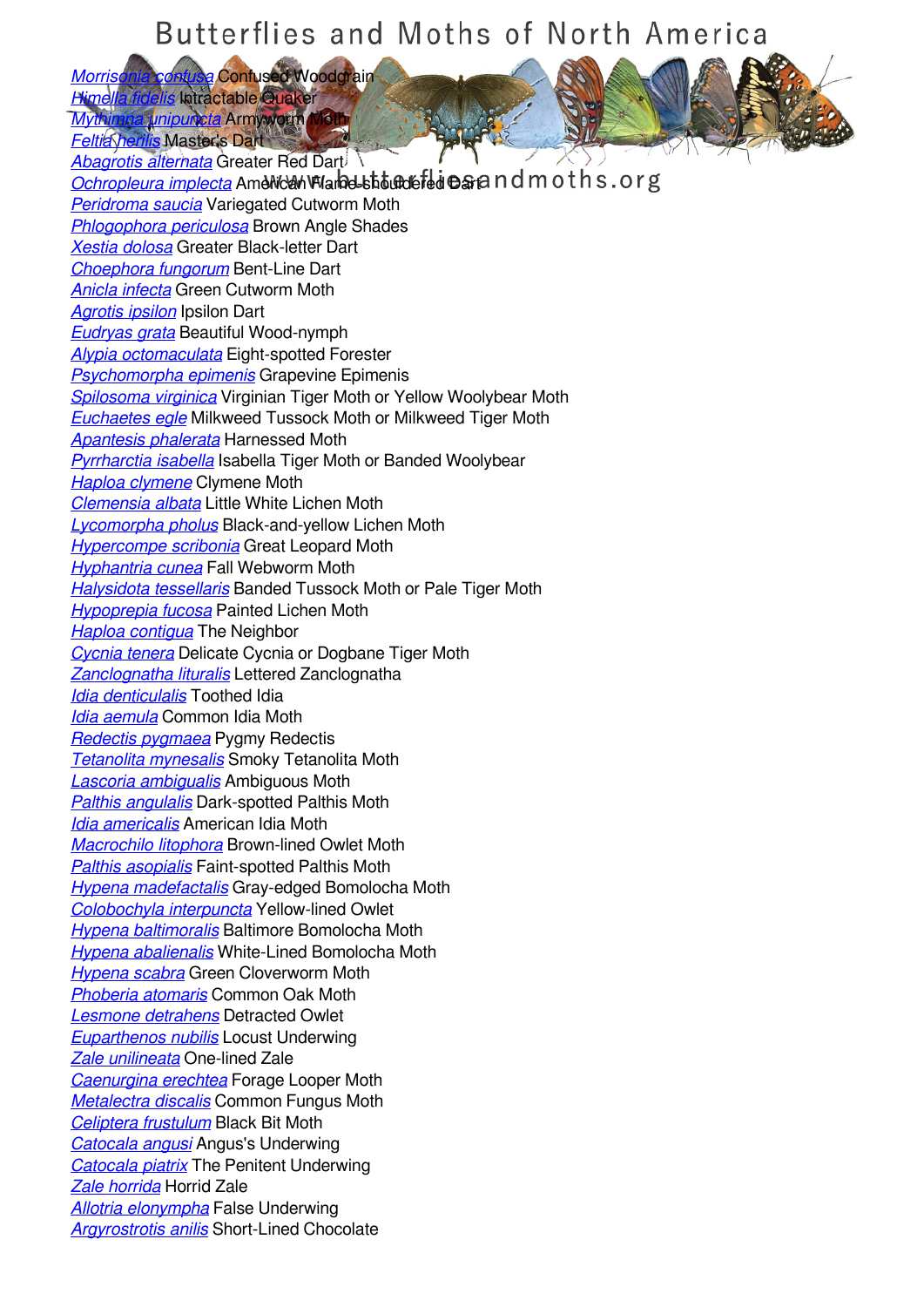*[Plusiodonta compressipalpis](/species/Plusiodonta-compressipalpis)* Moonseed Moth *[Panopoda carneicosta](/species/Panopoda-carneicosta)* Brown Panopoda

**a** crassiuscula Clover Looper Moth *[Catocala illecta](/species/Catocala-illecta)* Magdalen Underwing

*[Anomis privata](/species/Anomis-privata)* **[Scolecocampa liburna](/species/Scolecocampa-liburna)** Dead-wood Bord Monther fliesand moths.org *[Catocala nebulosa](/species/Catocala-nebulosa)* Clouded Underwing *[Hypsoropha hormos](/species/Hypsoropha-hormos) [Cissusa spadix](/species/Cissusa-spadix)* Black-Dotted Brown *[Nigetia formosalis](/species/Nigetia-formosalis)* Thin-winged Owlet *[Dinumma deponens](/species/Dinumma-deponens) [Marathyssa basalis](/species/Marathyssa-basalis)* Light Marathyssa *[Paectes oculatrix](/species/Paectes-oculatrix)* Eyed Paectes Moth *[Eutelia pulcherrima](/species/Eutelia-pulcherrima)* Beautiful Eutelia *[Paectes abrostoloides](/species/Paectes-abrostoloides)* Large Paectes *[Paectes pygmaea](/species/Paectes-pygmaea)* Pygmy Paectes *[Nola pustulata](/species/Nola-pustulata)* Sharp-blotched Nola *[Nola cereella](/species/Nola-cereella) [Baileya levitans](/species/Baileya-levitans)* Pale Baileya *[Baileya australis](/species/Baileya-australis)* Small Baileya *[Baileya ophthalmica](/species/Baileya-ophthalmica)* Eyed Baileya *[Inga sparsiciliella](/species/Inga-sparsiciliella) [Epicallima argenticinctella](/species/Epicallima-argenticinctella) [Acrolophus popeanella](/species/Acrolophus-popeanella)* Clemens' Grass Tubeworm Moth *[Acrolophus plumifrontella](/species/Acrolophus-plumifrontella) [Machimia tentoriferella](/species/Machimia-tentoriferella)* Gold-striped Leaftier Moth *[Fascista cercerisella](/species/Fascista-cercerisella)* Redbud Leaffolder Moth *[Dichomeris flavocostella](/species/Dichomeris-flavocostella)* Cream-bordered Dichomeris Moth *[Atteva aurea](/species/Atteva-aurea)* Ailanthus Webworm Moth *[Yponomeuta multipunctella](/species/Yponomeuta-multipunctella)* American Ermine Moth *[Cydia latiferreana](/species/Cydia-latiferreana)* Filbertworm Moth *[Proteoteras moffatiana](/species/Proteoteras-moffatiana)* Maple Bud Borer Moth *[Pseudexentera spoliana](/species/Pseudexentera-spoliana-)* Bare-patched Oak Leafroller *[Chimoptesis pennsylvaniana](/species/Chimoptesis-pennsylvaniana)* Filigreed Chimoptesis *[Olethreutes nigranum](/species/Olethreutes-nigranum)* Variable Nigranum *[Pseudexentera sepia](/species/Pseudexentera-sepia) [Phaecasiophora niveiguttana](/species/Phaecasiophora-niveiguttana)* Labyrinth Moth *[Ancylis burgessiana](/species/Ancylis-burgessiana) [Amorbia humerosana](/species/Amorbia-humerosana)* White-lined Leafroller *[Acleris logiana](/species/Acleris-logiana)* Black-headed Birch Leaffolder Moth *[Aethes sp.](/species/Aethes-sp.) [Platynota flavedana](/species/Platynota-flavedana) [Clepsis peritana](/species/Clepsis-peritana)* Garden Tortrix *[Choristoneura fractivittana](/species/Choristoneura-fractivittana) [Sparganothis sulfureana](/species/Sparganothis-sulfureana)* Sparganothis Fruitworm Moth *[Pyromorpha dimidiata](/species/Pyromorpha-dimidiata)* Orange-patched Smoky Moth *[Acoloithus falsarius](/species/Acoloithus-falsarius)* Clemens' False Skeletonizer *[Euclea delphinii](/species/Euclea-delphinii)* Spiny Oak-slug Moth *[Parasa chloris](/species/Parasa-chloris)* Smaller Parasa *[Acharia stimulea](/species/Acharia-stimulea)* Saddleback Caterpillar Moth *[Packardia geminata](/species/Packardia-geminata) [Tortricidia testacea](/species/Tortricidia-testacea)* Warm-chevroned Moth *[Lithacodes fasciola](/species/Lithacodes-fasciola)* Yellow-shouldered Slug Moth *[Tortricidia flexuosa](/species/Tortricidia-flexuosa) [Isochaetes beutenmuelleri](/species/Isochaetes-beutenmuelleri)* Spun Glass Slug Moth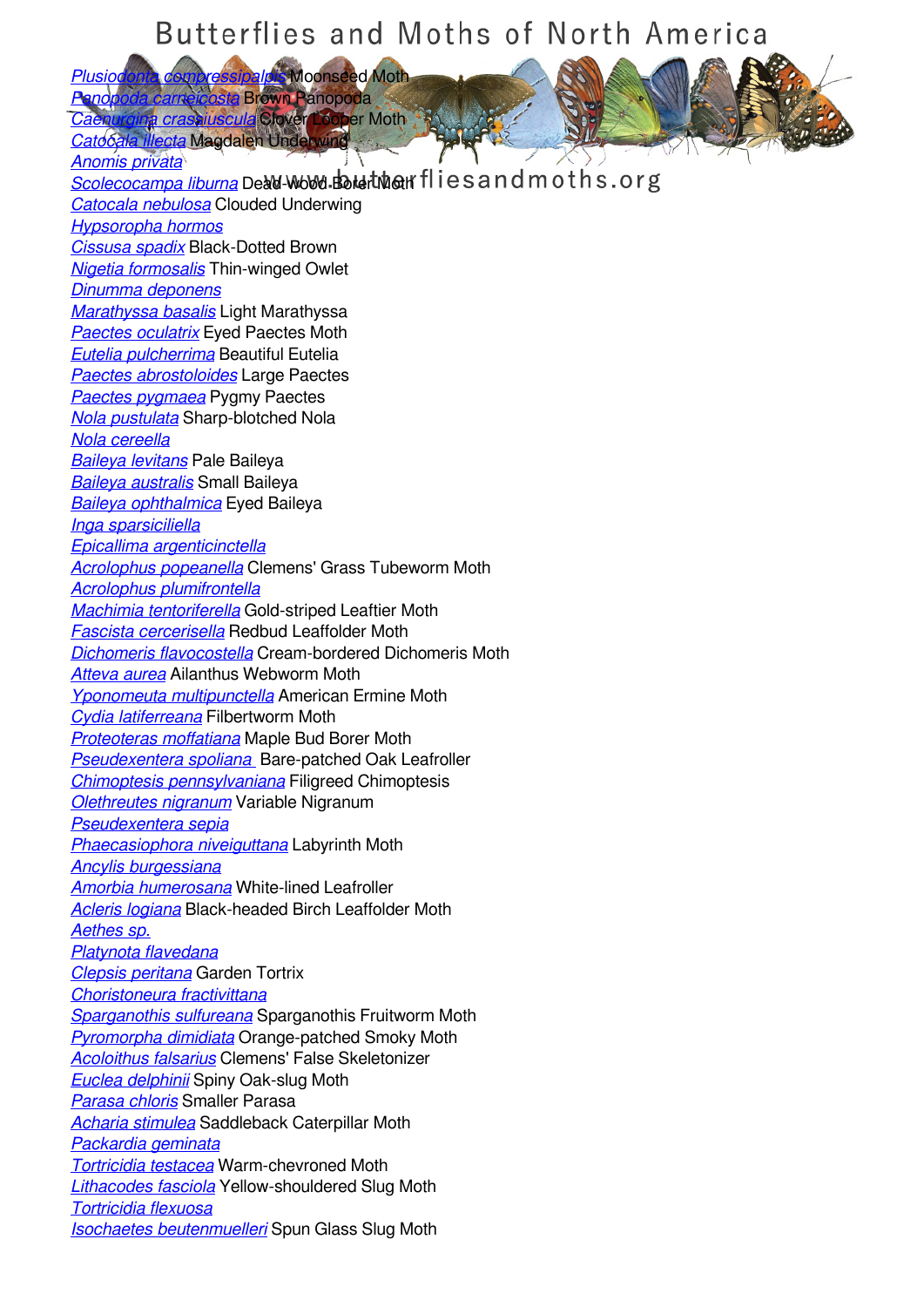*[Adoneta spinuloides](/species/Adoneta-spinuloides)* Purple-crested Slug Moth *[Fulgoraecia exigua](/species/Fulgoraecia-exigua)* Planthopper Parasite Moth **zus mutabilis Changeable G**rass-venee *[Microcrambus elegans](/species/Microcrambus-elegans)* Elegant Grass-veneer *[Parapediasia teterrella](/species/Parapediasia-teterrella)* Bluegrass Webworm Moth *[Crambus agitatellus](/species/Crambus-agitatellus) [Urola nivalis](/species/Urola-nivalis) [Evergestis pallidata](/species/Evergestis-pallidata)* Purple-backed Cabbageworm *[Glaphyria fulminalis](/species/Glaphyria-fulminalis)* Black-patched Glaphyria Moth *[Dicymolomia julianalis](/species/Dicymolomia-julianalis) [Conchylodes ovulalis](/species/Conchylodes-ovulalis) [Desmia funeralis](/species/Desmia-funeralis)* Grape Leaffolder Moth *[Palpita magniferalis](/species/Palpita-magniferalis)* Splendid Palpita *[Anageshna primordialis](/species/Anageshna-primordialis) [Palpita freemanalis](/species/Palpita-freemanalis) [Psara obscuralis](/species/Psara-obscuralis) [Pyrausta rubricalis](/species/Pyrausta-rubricalis) [Nomophila nearctica](/species/Nomophila-nearctica)* Lucerne Moth *[Pyrausta signatalis](/species/Pyrausta-signatalis) [Pyrausta acrionalis](/species/Pyrausta-acrionalis) [Perispasta caeculalis](/species/Perispasta-caeculalis) [Polygrammodes flavidalis](/species/Polygrammodes-flavidalis) [Pyrausta inornatalis](/species/Pyrausta-inornatalis)* Southern Pink Moth *[Herpetogramma pertextalis](/species/Herpetogramma-pertextalis) [Eudonia strigalis](/species/Eudonia-strigalis)* Striped Eudonia *[Clydonopteron sacculana](/species/Clydonopteron-sacculana) [Arta statalis](/species/Arta-statalis) [Tosale oviplagalis](/species/Tosale-oviplagalis) [Pococera militella](/species/Pococera-militella)* Sycamore Webworm Moth *[Pococera asperatella](/species/Pococera-asperatella)* Maple Webworm Moth *[Epipaschia superatalis](/species/Epipaschia-superatalis)* Dimorphic Macalla Moth *[Galleria mellonella](/species/Galleria-mellonella)* Greater Wax Moth *[Baphala pallida](/species/Baphala-pallida) [Hypsopygia olinalis](/species/Hypsopygia-olinalis) [Dolichomia intermedialis](/species/Dolichomia-intermedialis)* Red-shawled Moth *[Geina tenuidactyla](/species/Geina-tenuidactyla)* Himmelman's Plume Moth *[Emmelina monodactyla](/species/Emmelina-monodactyla)* Morning-glory Plume Moth *[Lytrosis unitaria](/species/Lytrosis-unitaria)* Common Lytrosis *[Eusarca confusaria](/species/Eusarca-confusaria)* Confused Eusarca *[Speranza pustularia](/species/Speranza-pustularia)* Lesser Maple Spanworm Moth *[Erannis tiliaria](/species/Erannis-tiliaria)* Linden Looper Moth *[Mellilla xanthometata](/species/Mellilla-xanthometata)* Orange Wing Moth *[Melanolophia signataria](/species/Melanolophia-signataria)* Signate Melanolophia *[Glena cribrataria](/species/Glena-cribrataria)* Dotted Gray *[Besma quercivoraria](/species/Besma-quercivoraria)* Oak Besma *[Nematocampa resistaria](/species/Nematocampa-resistaria)* Horned Spanworm Moth *[Ectropis crepuscularia](/species/Ectropis-crepuscularia)* The Small Engrailed *[Lambdina fervidaria](/species/Lambdina-fervidaria)* Curve-lined Looper *[Iridopsis defectaria](/species/Iridopsis-defectaria)* Brown-shaded Gray *[Macaria multilineata](/species/Macaria-multilineata)* Many-lined Angle *[Antepione thisoaria](/species/Antepione-thisoaria)* Variable Antipione *[Eutrapela clemataria](/species/Eutrapela-clemataria)* Curved-Toothed Geometer *[Lomographa vestaliata](/species/Lomographa-vestaliata)* White Spring Moth *[Paleacrita vernata](/species/Paleacrita-vernata)* Spring Cankerworm Moth *[Hypagyrtis unipunctata](/species/Hypagyrtis-unipunctata)* One-Spotted Variant